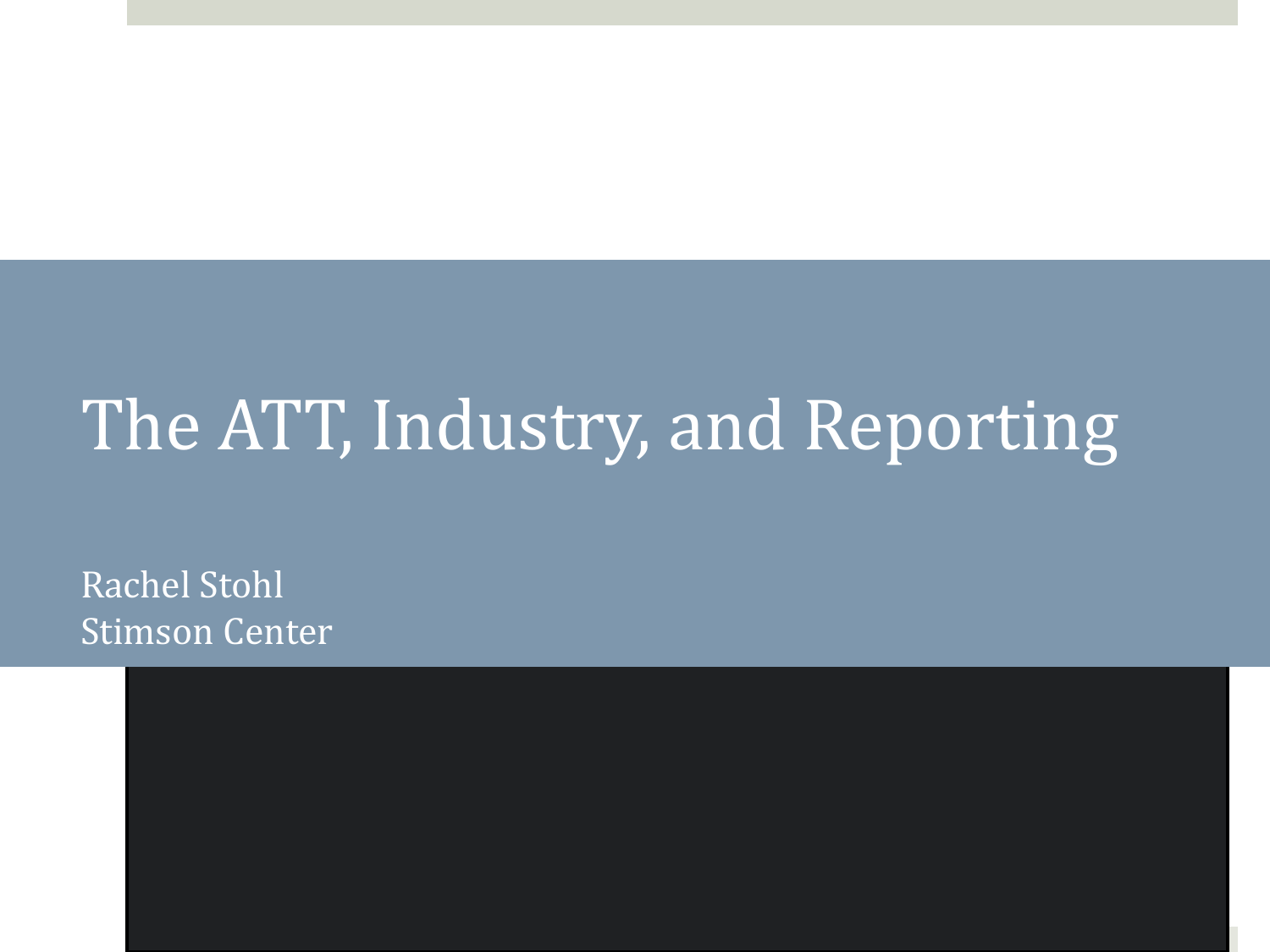## Industry Working Group on the ATT

- Established 2010, based in Washington DC
- Comprised of:
	- largest U.S. arms manufacturers/exporters
	- industry associations
	- U.S. subsidiaries of foreign companies
- Discusses developments and role of industry in ATT processes
- Presents the only opportunity for members of industry, the U.S. government, and ATT experts to meet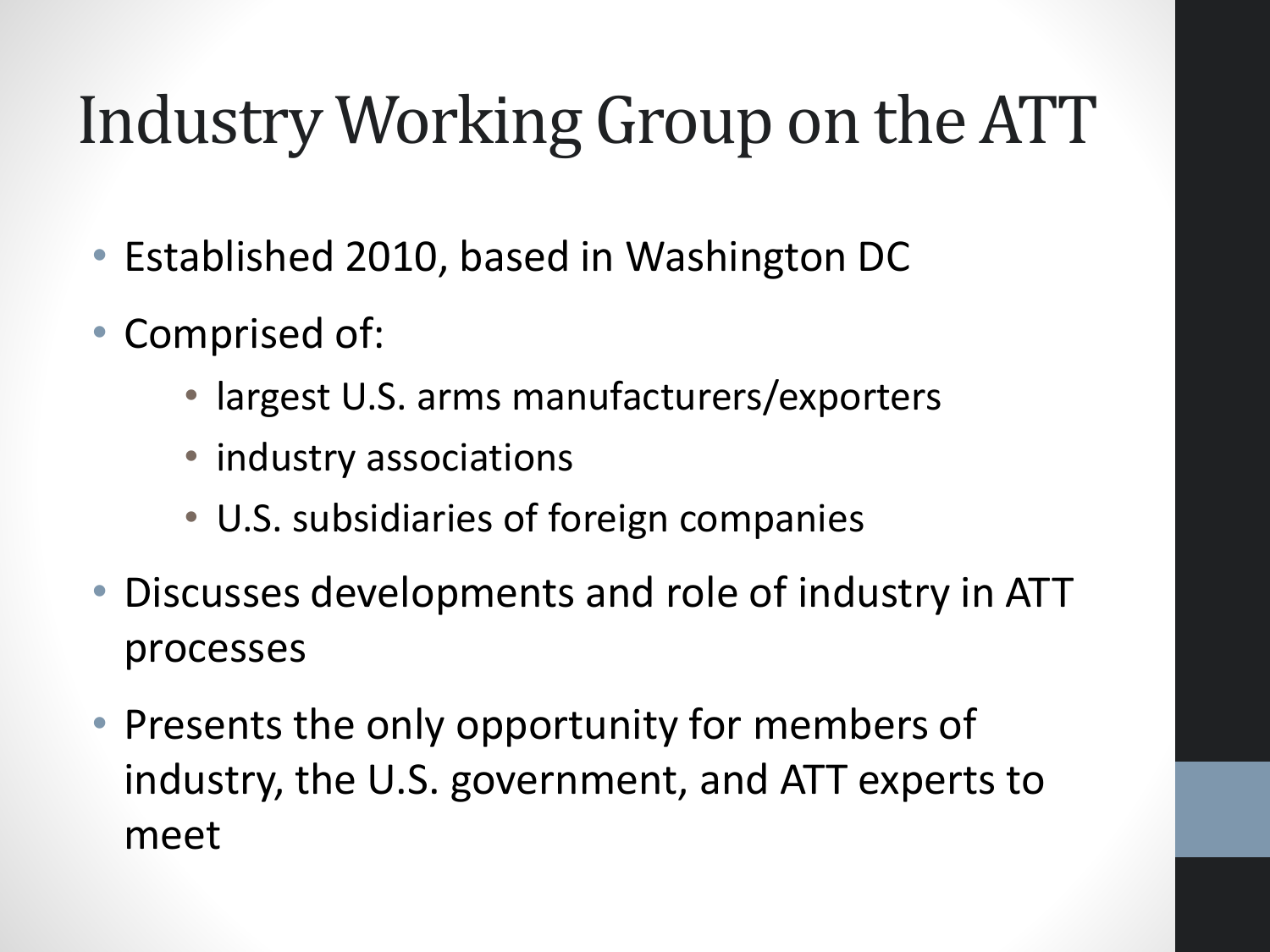#### ATT Benefits for Industry

- Industry played a key role in treaty negotiations
- By seeing the ATT implemented effectively, industry gains:
	- Convergence amongst defense trade control systems around the world, and therefore harmonization of regulation
	- Clarification of industry of obligations and responsibilities
	- Leveling of the playing field
	- Reduction in reputational risk



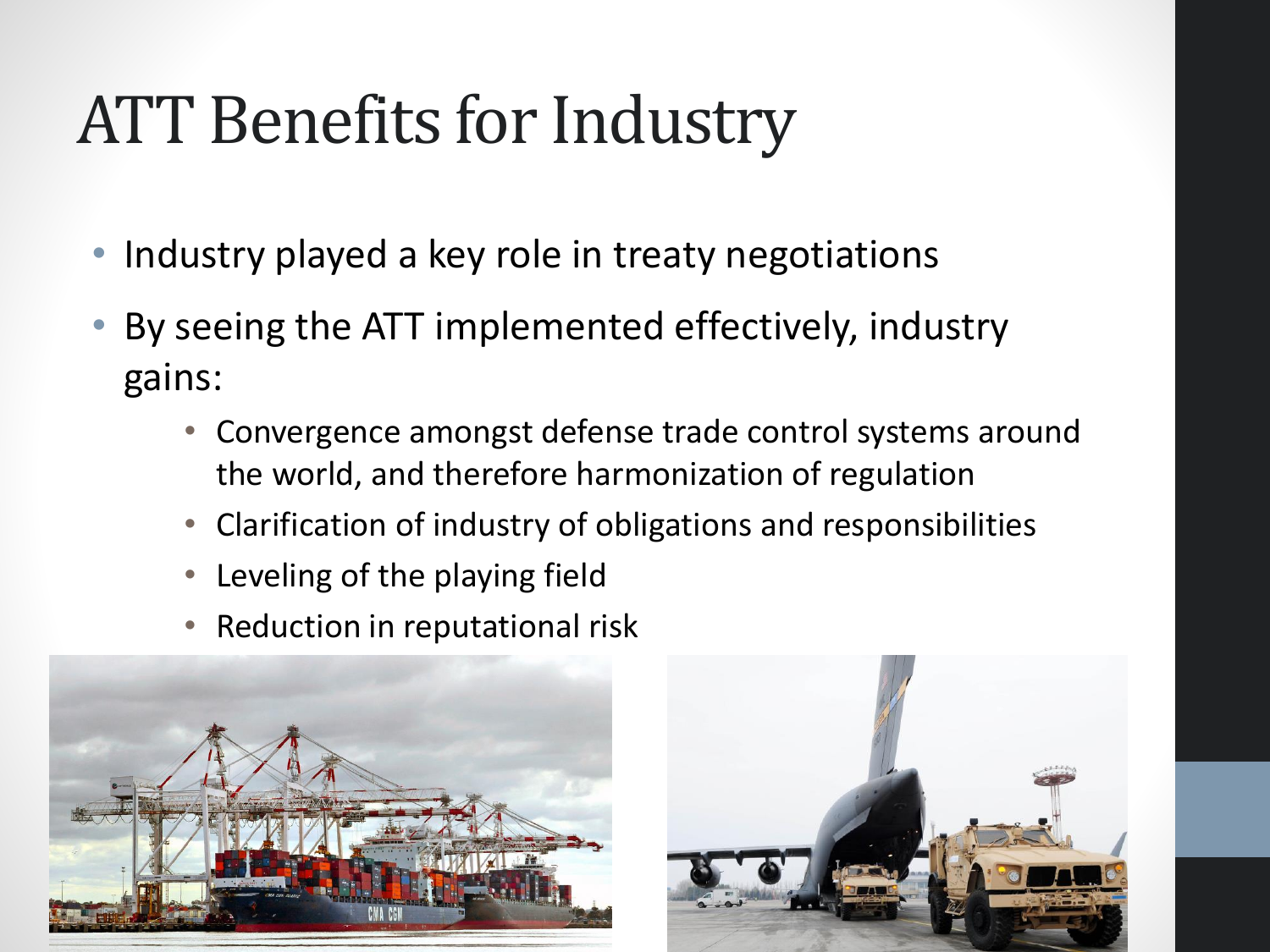#### Harmonize Regulatory Approaches

- ATT can promote convergence amongst defense trade control systems around the world
- Two key benefits:
	- Ease compliance
	- Reduce costs of doing business

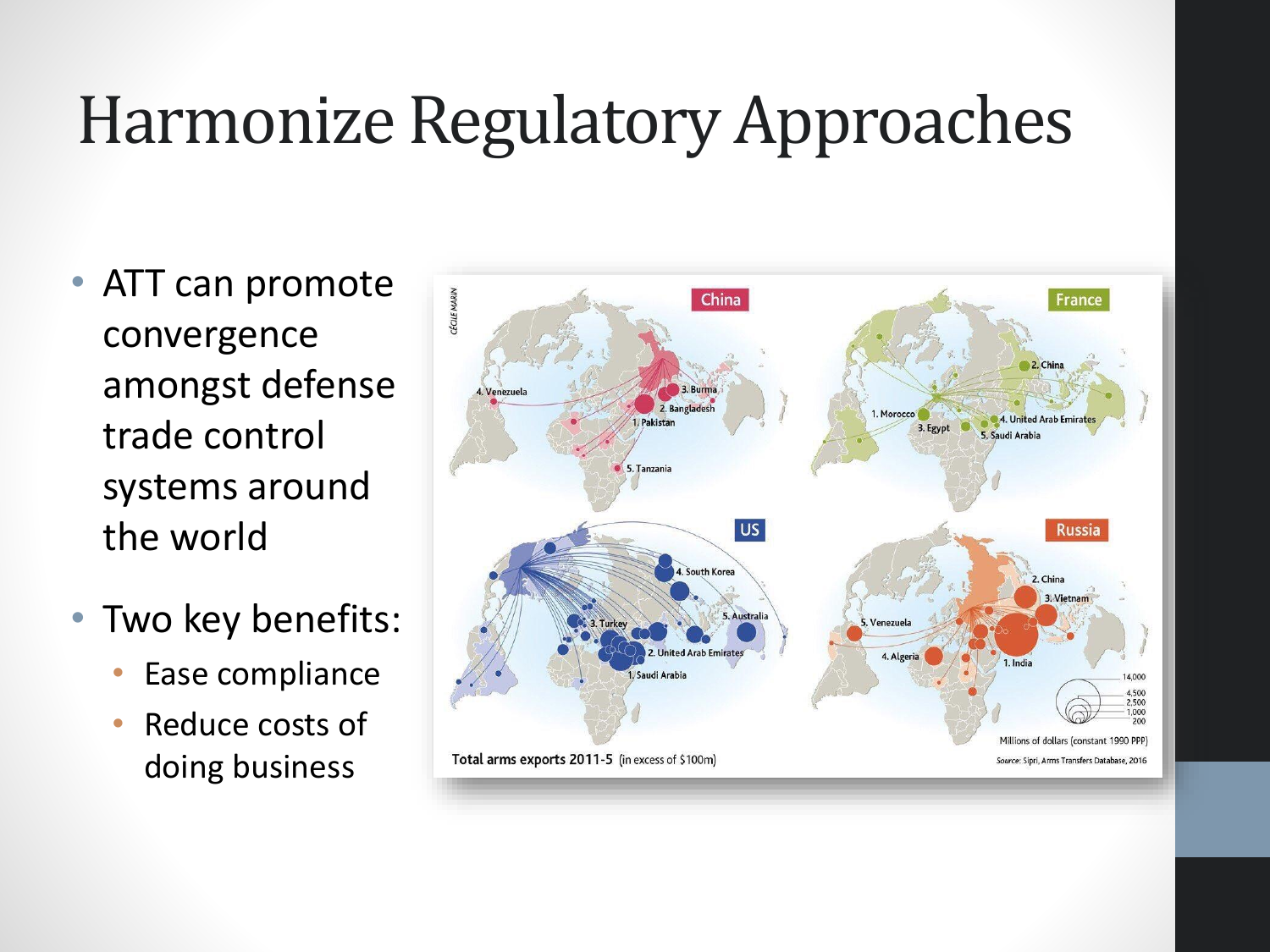## Clarify Obligations and Responsibilities

• Clarifying industry's obligations and responsibility allows industry and governments to extend the global supply chain

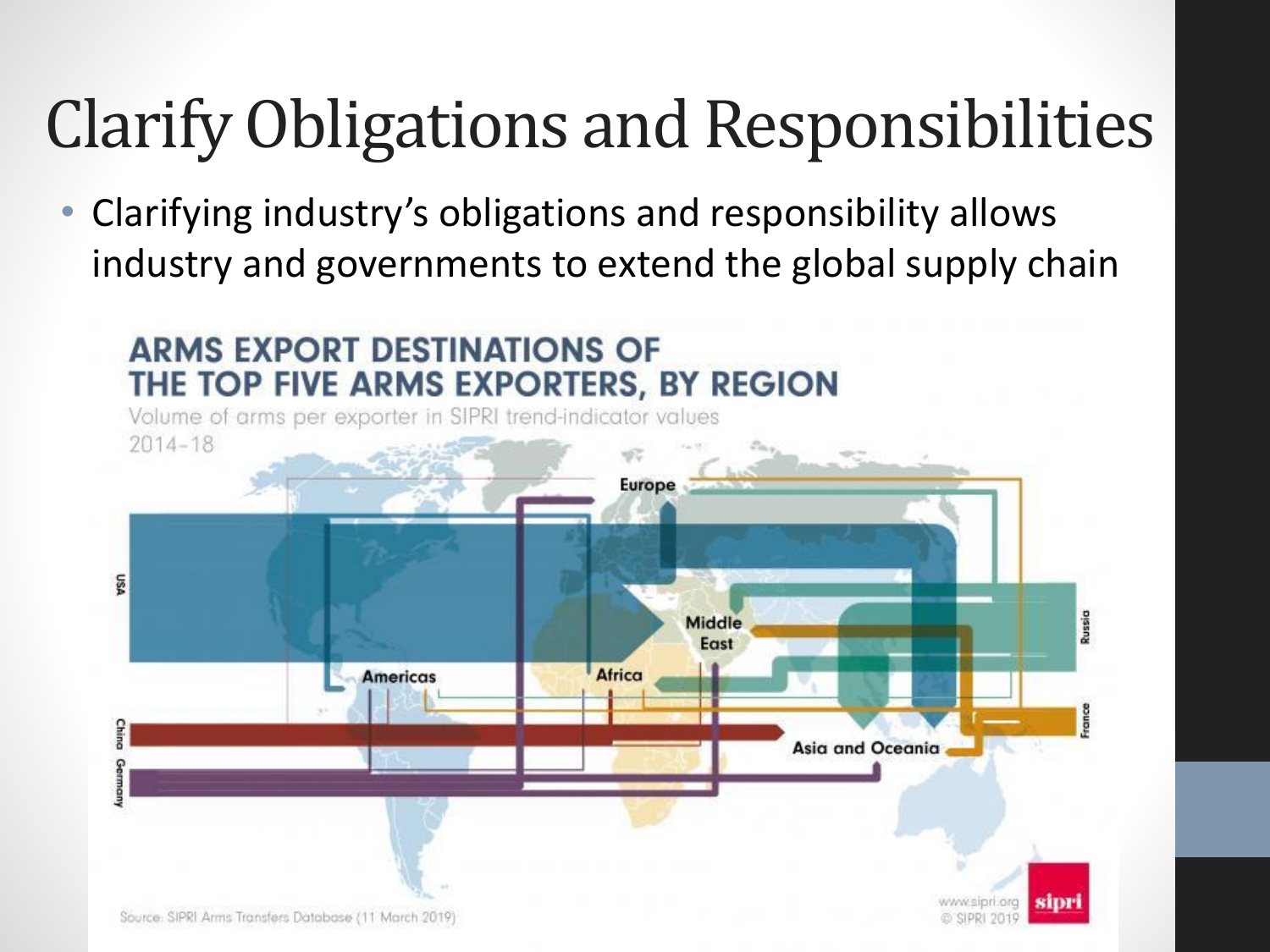## Level the Playing Field

- International sales generally conducted via cooperative arrangements supported by government
- Irresponsible actors work against industry interests
	- Disrupt long-term relationships
	- Promote instability
- Common standards help level the playing field by providing an opportunity for all industry stakeholders to operate under a broadly similar framework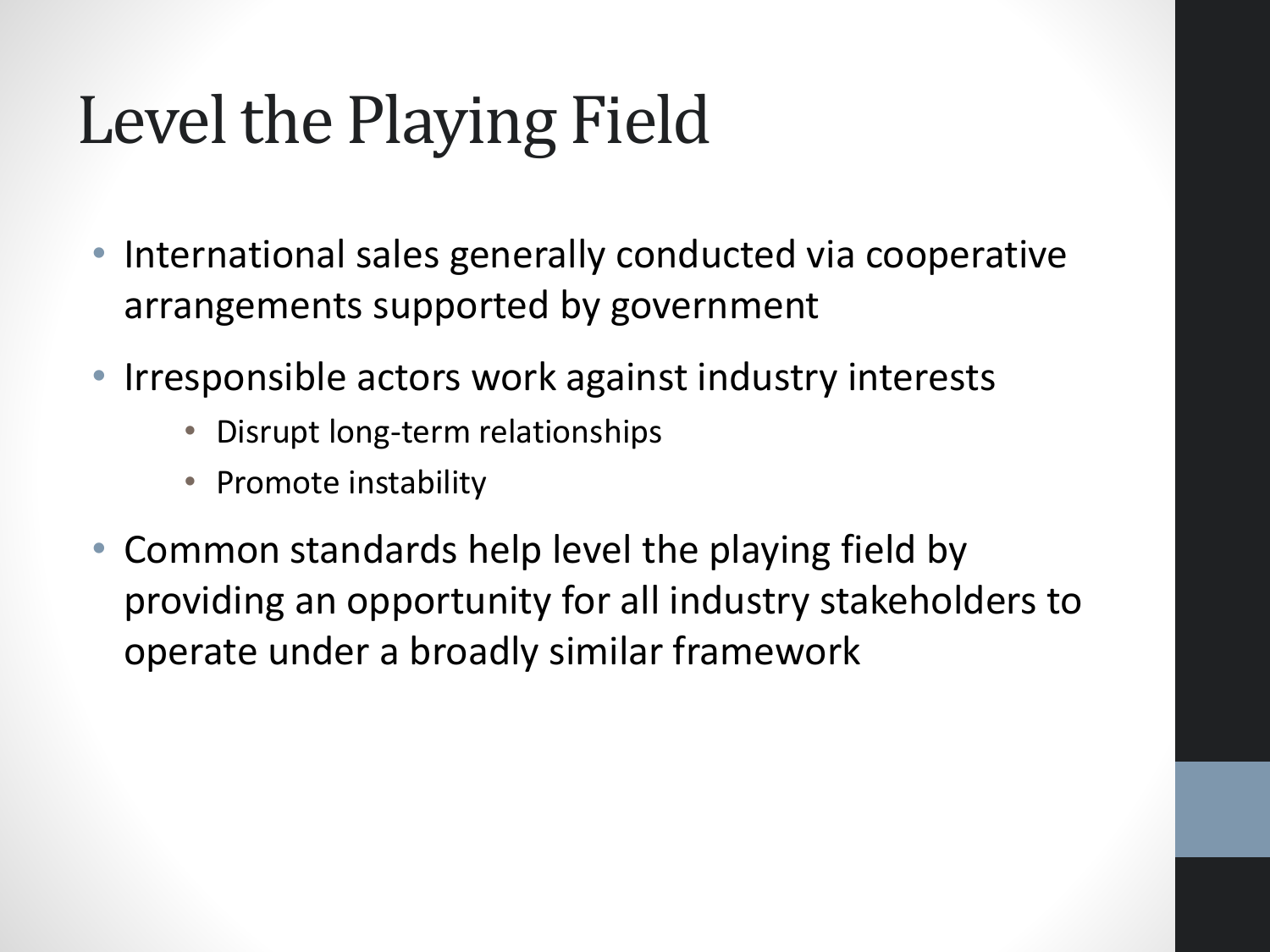#### Reduce Reputational Risk

- Investors and other key actors increasingly interested in corporate responsibility and mitigating risk
- ATT based on moral arguments regarding human security, social and economic development, and international peace and security
- Framework benefits industry in several ways:
	- Prevents inappropriate transfers
	- Enhances corporate social responsibility
	- Provides assurances to investors that companies are following good business practices

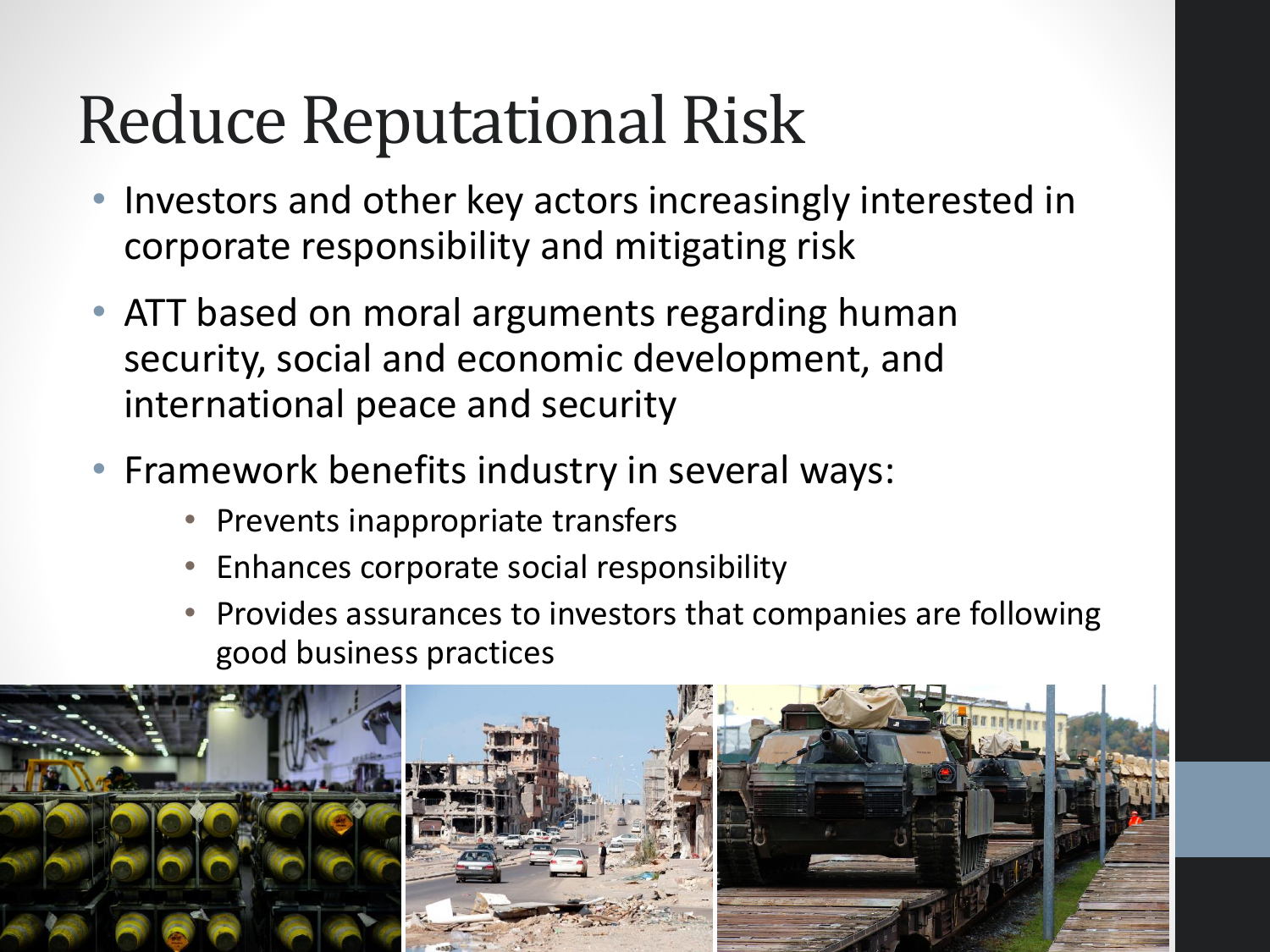## Transparency: ATT Reporting

- The ATT doesn't create additional reporting obligations for industry
- Industry can serve as a source of information to facilitate States' national reporting obligations
	- Provide information, upon request, to supplement nationally collected information
	- Offer advice and counsel on good practices for record keeping  $-$  e.g., how information can be stored, collated, and accessed

|                                                                  |  |                                                      |                         |                                                                   |                           | <b>EXPORTS OF CONVENTIONAL ARMS</b><br>- SHADED COLUMNS AND ROWS REPRESENT VOLUNTARY INFORMATION -                                                |                                 |               |                               |                                    |
|------------------------------------------------------------------|--|------------------------------------------------------|-------------------------|-------------------------------------------------------------------|---------------------------|---------------------------------------------------------------------------------------------------------------------------------------------------|---------------------------------|---------------|-------------------------------|------------------------------------|
| <b>Reporting country:</b>                                        |  |                                                      |                         |                                                                   | <b>Calendar Year:</b>     |                                                                                                                                                   | Cutoff date <sup>2</sup> :      |               |                               |                                    |
|                                                                  |  |                                                      |                         |                                                                   |                           | In this report, the following definition of the term exports was used <sup>3</sup> (check as appropriate) :                                       |                                 |               |                               |                                    |
|                                                                  |  | Physical transfer of items across a national border: |                         |                                                                   |                           |                                                                                                                                                   |                                 | Yes $\square$ | No                            |                                    |
|                                                                  |  |                                                      | Transfer of title:      |                                                                   |                           |                                                                                                                                                   |                                 |               | No                            |                                    |
| Yes $\square$<br>Transfer of control:                            |  |                                                      |                         |                                                                   |                           |                                                                                                                                                   | No                              |               |                               |                                    |
| $Yes \Box$<br>Other (please provide a brief description below) : |  |                                                      |                         |                                                                   |                           |                                                                                                                                                   | $No \Box$                       |               |                               |                                    |
|                                                                  |  |                                                      |                         |                                                                   |                           |                                                                                                                                                   |                                 |               |                               |                                    |
|                                                                  |  |                                                      |                         | This Annual Report on exports is available only to States Parties |                           |                                                                                                                                                   |                                 |               | П                             |                                    |
|                                                                  |  |                                                      |                         |                                                                   |                           |                                                                                                                                                   |                                 |               |                               |                                    |
| Category of arms <sup>4</sup><br>$[$ I-VIII]                     |  | <b>Authorised or</b><br>actual exports <sup>5</sup>  |                         | <b>Extent of exports</b> <sup>6</sup><br>(choose one or both)     |                           | <b>Final importing</b>                                                                                                                            | <b>State of origin</b>          |               | Remarks <sup>11</sup>         |                                    |
|                                                                  |  | Auth.                                                | Act.                    | <b>Number of</b><br>items <sup>7</sup>                            | <b>Value</b> <sup>8</sup> | <b>State</b> <sup>9</sup>                                                                                                                         | (if not exporter) <sup>10</sup> |               | <b>Description of</b><br>Item | <b>Comments</b> on<br>the transfer |
| 1                                                                |  | $\overline{2}$                                       | $\overline{\mathbf{3}}$ | 5<br>$\overline{4}$                                               |                           | 6                                                                                                                                                 | $\overline{7}$                  |               | 8<br>9                        |                                    |
|                                                                  |  |                                                      |                         |                                                                   |                           | A. I-VII UN Registry Categories <sup>12</sup> (national definitions shall not cover less than the definitions provided in Annex 1 <sup>13</sup> ) |                                 |               |                               |                                    |
| <b>Battle tanks</b>                                              |  | □                                                    | п                       |                                                                   |                           |                                                                                                                                                   |                                 |               |                               |                                    |
|                                                                  |  |                                                      |                         |                                                                   |                           |                                                                                                                                                   |                                 |               |                               |                                    |

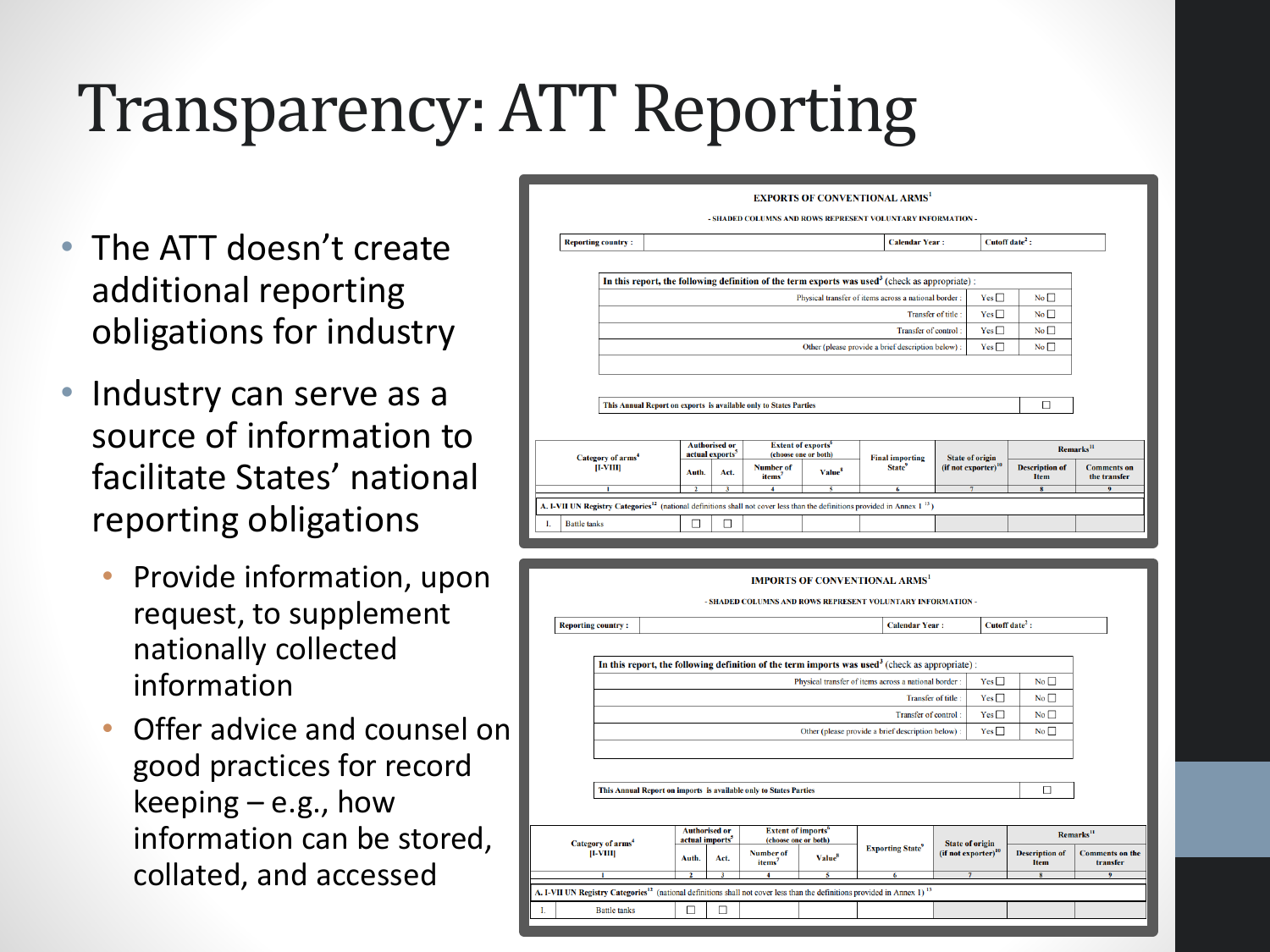#### Transparency: ATT Reporting

- To support national reporting efforts, industry needs clarification from States on the following points:
	- Requirements for reporting
	- Liabilities companies must accept if States' record keeping falls short of the ATT's requirements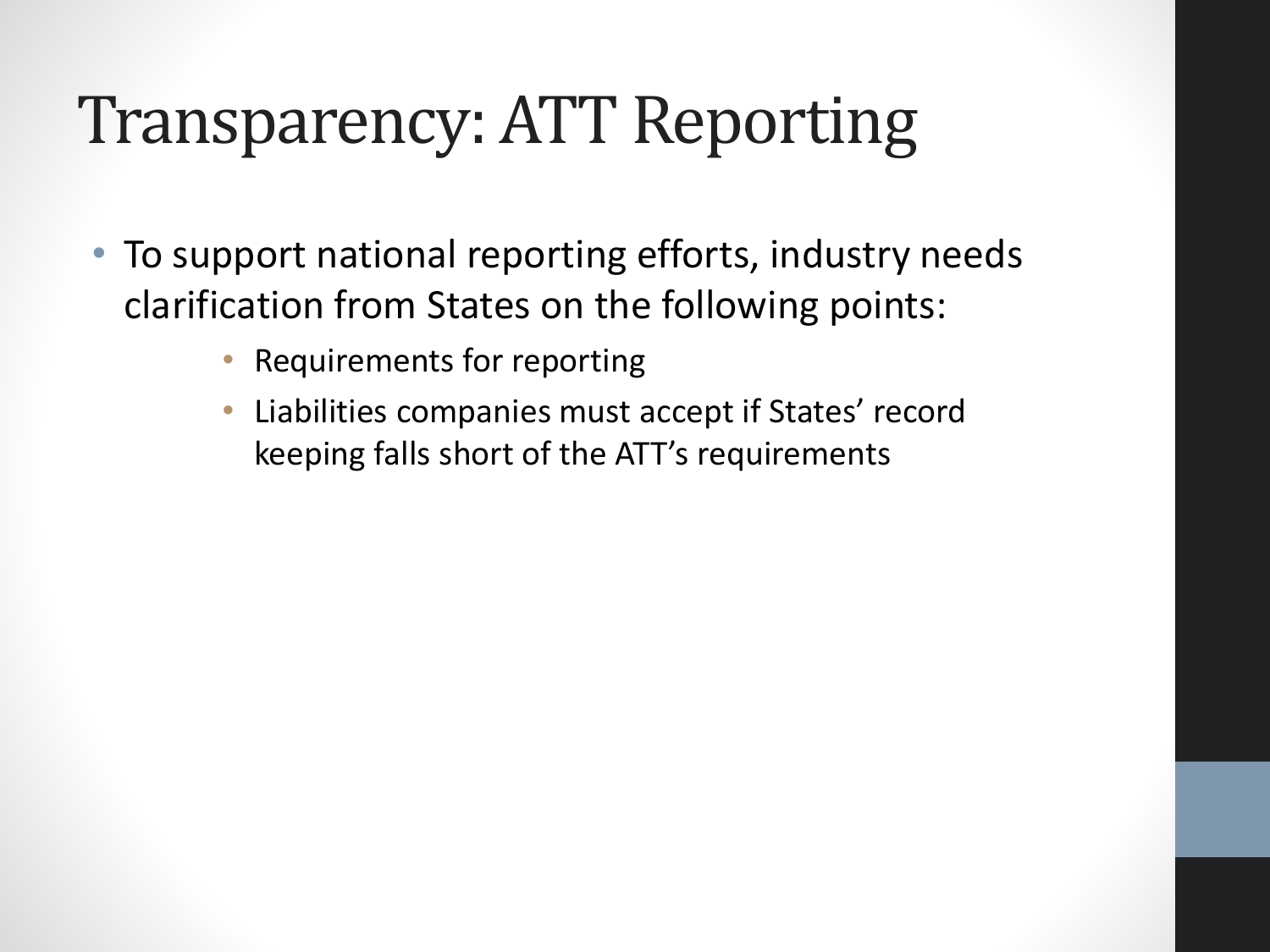# Looking Ahead

- Industry involvement in the ATT remains essential
- Important that the ATT:
	- Avoids unintended consequences for the legitimate arms trade
	- Provides equal treatment
	- Identifies clearly understood rules